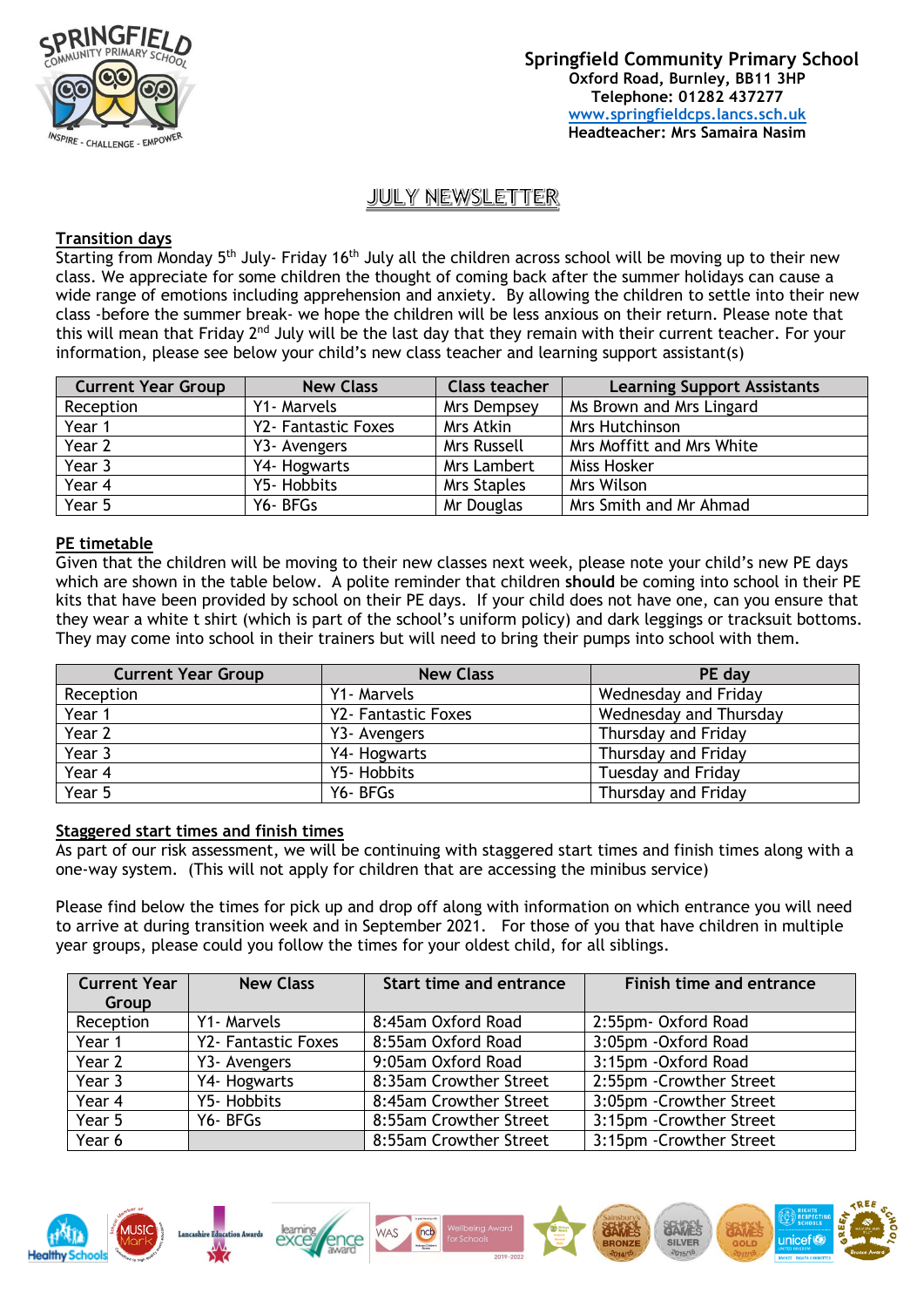I would like to stress that it is vitally important that we all adhere to these times and are punctual. For any families that arrive late please note that your child(ren) may end up having to wait until all the year groups have been admitted into school.

## **Year 6 parents**

Unfortunately, due to the current COVID 19 situation many of the high schools have been unable to run transition days. However, we have been informed by the high schools that transition information has been added to their school website for the new Y7 starters. Please do take the time to access the information that has been posted and, in the meantime, if you any questions with regards to transition please do not hesitate to contact Mrs L Wilson in school.

Starting from Monday 5<sup>th</sup> July until Tuesday 13<sup>th</sup> July, the Y6 children will be taught by Mrs Brown, whilst the rest of the school takes part in transition days.

#### **Parents Evening/Reports**

Due to current COVID restrictions unfortunately we will not be in a position to hold face to face parents meeting. You should, however, have received a letter dated 17<sup>th</sup> June notifying you that we have replaced this with a telephone consultation. These consultations will be held on either  $7<sup>th</sup>$  July or 14<sup>th</sup> July between 3:30pm and 5:00pm. If you are yet to make an appointment, I would urge that you do this as soon as possible.

All reports will be sent home with your child(ren) on Wednesday  $14<sup>th</sup>$  July. For our SEND children, their evaluated POPs will also be included.

## **Staffing News**

Sadly, we will be saying goodbye to Mrs Brown and Mrs Phipps who will be leaving us. I am sure you will all join me in saying thank you to them for all the hard work and commitment that they have shown whilst they have been at Springfield. We wish them all the very best!

I am pleased to announce that we have successfully recruited two new learning support assistants who will be joining. Miss K Wilson will be joining the EYFS team and Mrs S Wilson will be joining year 5.

#### **Term dates**

The last for this academic year will be Friday 16<sup>th</sup> July 2021. Please find below the collection times and the entrance that you will need to arrive at. Again, for those of you that have children in multiple year groups, please could you follow the times for your oldest child, for all siblings.

| <b>Current Year</b><br>Group | <b>New Class</b>       | Finish time on 16 July 2021             |
|------------------------------|------------------------|-----------------------------------------|
|                              | <b>Minibus Service</b> | 2.00pm - the bus will leave Springfield |
| Reception                    | Y1- Marvels            | 2.00pm- Oxford Road                     |
| Year 1                       | Y2- Fantastic Foxes    | 2.10pm- Oxford Road                     |
| Year 2                       | Y3- Avengers           | 2.20pm- Oxford Road                     |
| Year 3                       | Y4- Hogwarts           | 2.10pm- Crowther Street                 |
| Year 4                       | Y5- Hobbits            | 2.10pm- Crowther Street                 |
| Year 5                       | Y6- BFGs               | 2.20pm- Crowther Street                 |
| Year 6                       |                        | 2:30pm -Crowther Street                 |

The new term will be starting on Thursday  $2^{nd}$  September 2021 for Years 1-6. Reception children will be starting on Monday 5<sup>th</sup> September 2021, initially on a part time basis.

#### **Thank you.**

Finally, on behalf of the governors and myself, I would just like to take this opportunity to thank all the school community on how you have all come together to work collaboratively for what has yet again been an unusual academic year. Thank you also to the staff. I am extremely proud of how they have ensured that we continue to provide an outstanding service to our children and families.